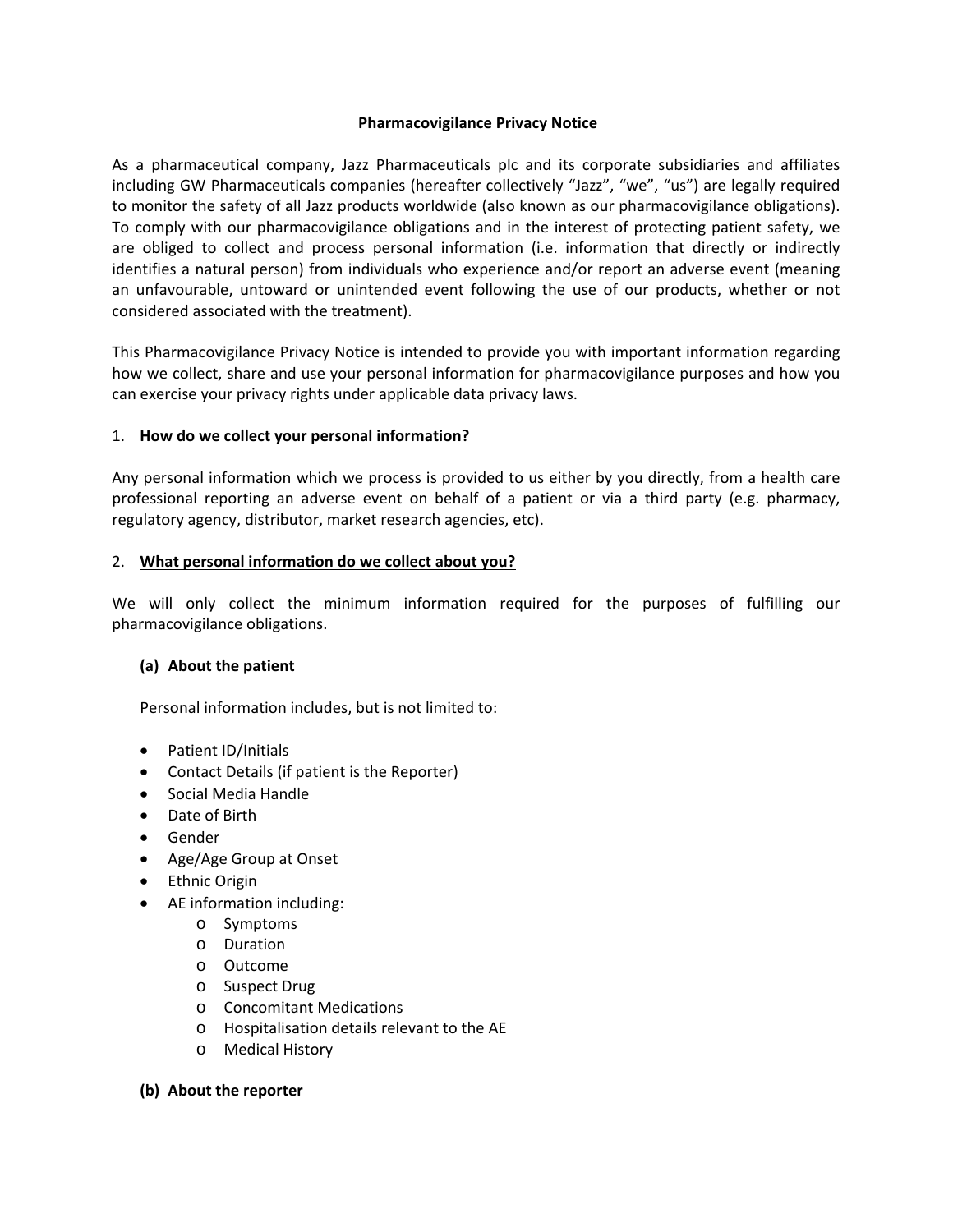- Reporter Name
- Contact Details
- Social Media Handle
- Profession
- Professional qualifications

# 3. **Why do we collect your personal information?**

Pharmacovigilance regulations were put in place to protect Public Health. It requires pharmaceutical companies to collect safety information related to their products and investigate any reports of adverse events that they receive.

As part of meeting our pharmacovigilance obligations, we may process personal information to:

- investigate the adverse event;
- contact reporters for further information about the adverse event reported;
- collate the information about the adverse event with information about other adverse events received by Jazz to support safety monitoring of the product; and
- provide mandatory reports to national and/or regional competent regulatory authorities.

We will only use personal information collected for pharmacovigilance for this purpose.

### 4. **Legal basis for processing your personal information**

Jazz process personal information collected for pharmacovigilance to comply with its legal obligations to monitor and report adverse events and for reasons of public interest and public health.

### 5. **Who do we share your personal information with?**

Personal information provided as part of an adverse event report are shared within Jazz on a worldwide basis through the Jazz Global Safety Database. The Jazz Global Safety Database is validated and tested periodically to ensure appropriate security and access to the system is restricted to authorised personnel only.

Jazz is also obliged to transfer adverse event data to regulatory authorities such as Health Canada, the European Medicines Agency, the US Food and Drug Administration, and any other national regulatory authorities for their databases including the European Medicine Agency's EudraVigilance database. Any names and contact details of patients are hidden, meaning that only information on age/age group, date of birth and gender is transferred in addition to the information concerning the reaction and the health of the patient.

Jazz may also disclose your personal information:

(i) to pharmacovigilance service providers (e.g. safety database providers, call centre operators);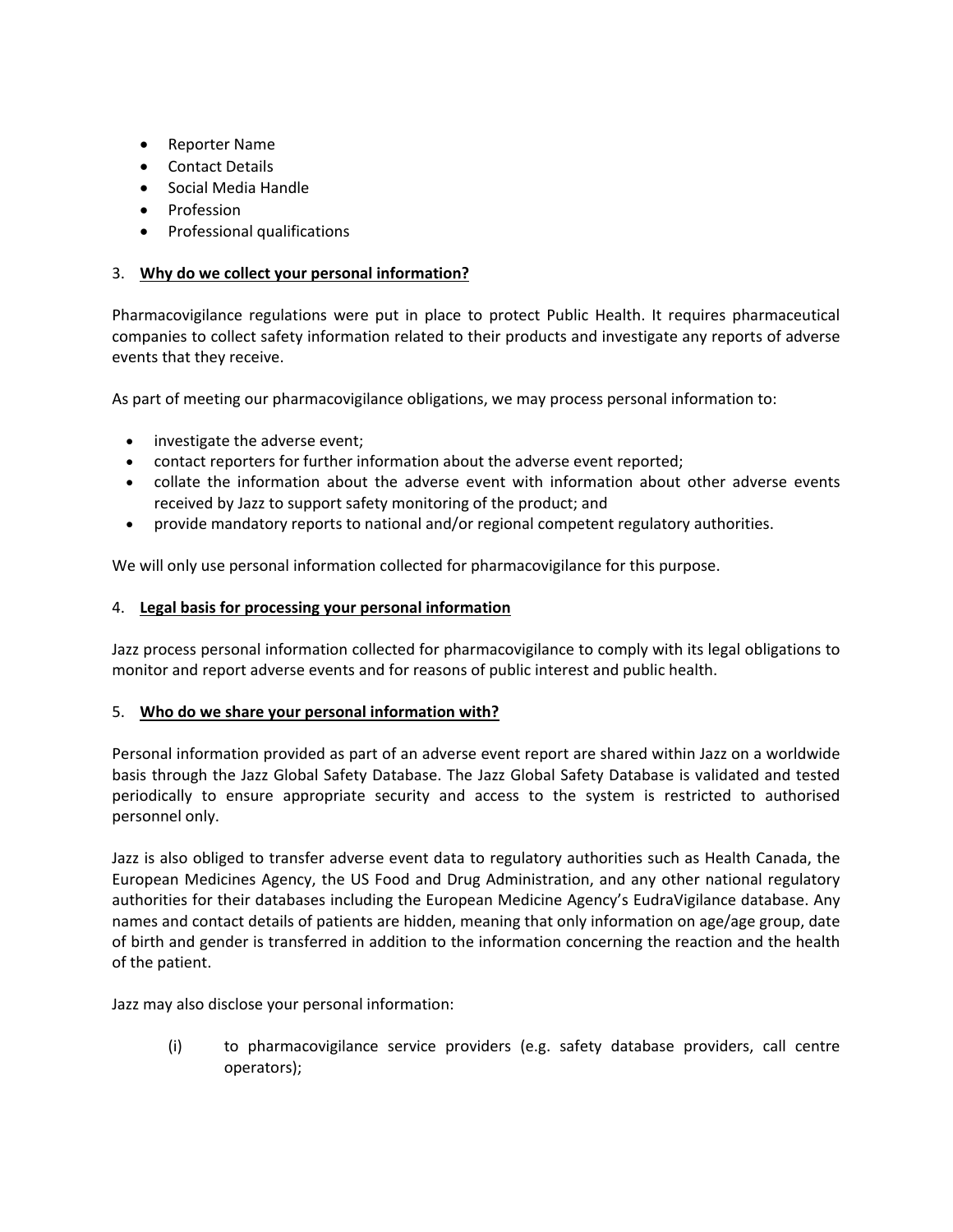- (ii) to any third party that acquires, or is interested in acquiring, all or part of Jazz's assets or shares, or that succeeds Jazz in carrying on all or a part of its business, whether by merger, acquisition, reorganization or otherwise; or
- (iii) as required or permitted by law, including to comply with a subpoena or similar legal process or government request, or when Jazz believes in good faith that disclosure is legally required or Jazz has a legitimate interest in making a disclosure, such as where necessary to protect Jazz's rights and property.

Adverse event information may also be published in case studies. In such situations any identifying information will be removed from the publication to ensure complete anonymity.

## 6. **International transfers of personal information**

Jazz may disclose your personal information to recipients (as described above) located outside of Canada in a country which may not have data privacy laws equivalent to those of Canada. Once outside of Canada, your personal information will be subject to applicable foreign legal requirements, which may include lawful requirements to disclose personal information to government authorities in certain circumstances that differ from laws of Canada.

Certain international recipients of your personal information may have signed special contracts with Jazz Pharmaceuticals to provide legal protection for your transferred personal information.

You can request further information using the contact details below.

# 7. **How long will we keep your personal information?**

Adverse event and safety information for Jazz's products, which may include personal information and related correspondences, are retained at least for the duration of the product life-cycle and for an additional twenty-five years after the product has been removed from the market in accordance with our Records Management Policy.

### 8. **Your Rights**

You have certain rights under applicable privacy laws, which may be subject to limitations and/or restrictions. These include the right to:

• request access to and correct your personal information held by Jazz Pharmaceuticals; and

• the right to lodge a complaint about the processing of your personal information with the applicable federal or provincial privacy commissioner.

Please be aware that there may be limitations to your rights if they interfere with our legal pharmacovigilance obligations. For security reasons you may be required to provide adequate identification before we are able to action any of your rights.

In order to exercise any of your rights please contact us using the contact details provided below.

### 9. **Contact Us**